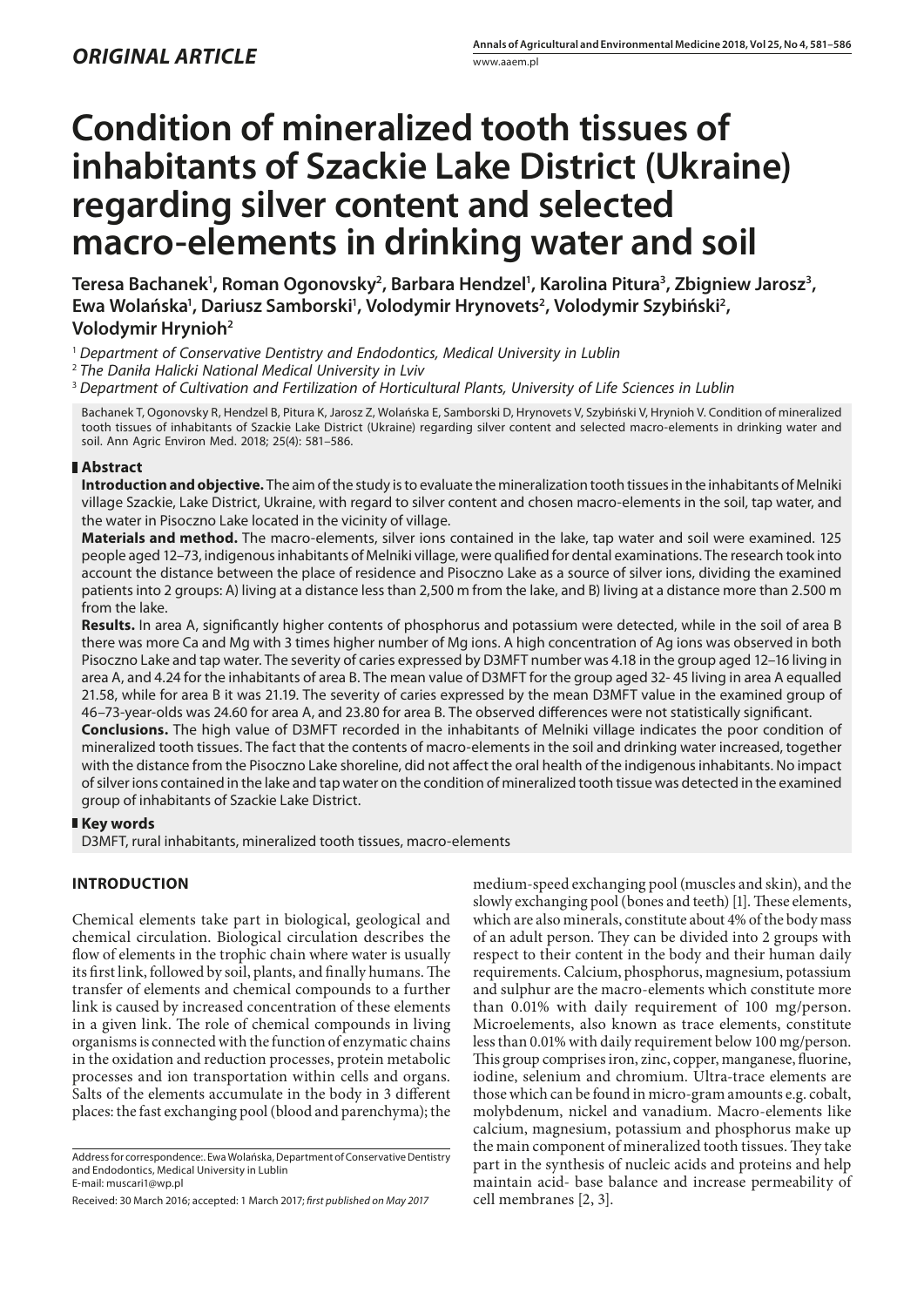Silver is the sole element supplied daily through breathing, drinking water and eating food. It has been concluded that 98–99% of this silver is voided from the body on the next day, while the remaining 1–2% accumulates in the human body. Heavy metals (silver is one of them) in high concentrations tend to inhibit the metabolic activity of microorganisms. Antibacterial activity of silver results from its reactions with thiol groups of the bacterium cell wall, increased permeability of the cell membrane, disturbances in ion management and the destructive action on DNA. Antibacterial activity of silver on Streptococcus, Pseudomonas and Escherichia bacteria strains has been well documented [4–8]. Minerals, which are present in drinking water and vegetables, and indirectly in the soil, ensure proper metabolism and have prophylactic activity against many diseases including masticatory system diseases. However, this only becomes possible when the content of one of the minerals in water or vegetables reaches a level beneficial for physiological and nutritive activity, although none of the minerals cross the critical line leading to disturbances in mineral management [9].

#### **OBJECTIVE**

The aim of the study is to evaluate teeth tissue mineralization of the inhabitants of Melniki village with regard to silver content and chosen macro-elements in the soil, tap water, and the water in Pisoczno Lake (Ukraine).

#### **MATERIALS AND METHOD**

The research was conducted in Melniki village, situated in the north-west part of Volyn Province in the Szackie Lake District of the Ukraine. The Lake District comprises 30 lakes, of which Pisoczno Lake is the sixth biggest with an area of 1.86 km. According to Domańska-Sienkiewicz, the water in the lake has a high concentration of silver ions [10].

The village of Melniki, is situated to the south-east of the lake with 1,192 inhabitants living on the area of 18 km.<sup>2</sup> The research area was divided into 2 parts. The distance from Lake Pisoczno shoreline was the criterion for the division. The areas were marked as A and B and their distance from the lake in a straight line was less than 2,500 m and more than 2,500 m, respectively.

**Soil analysis.**More than 16 farms (8 in each area) were tested for soil composition. Soil samples were taken for the analysis from gardens adjacent to houses, and which that had not been chemically fertilized previously, and manure fertilization scarcely applied. The samples were collected from the depth of 0–20 cm (arable layer) and each sample was composed of 5 single, randomly chosen samples. The soil, which was collected into one container with the Egner-Riehm soil sampler, was then mixed together. 0.5 kg of such material was separated into a paper bag, which constituted the representative sample for a given plot. The soil was then dried and sieved through sieve with 2 mm wide holes. The contents of N-NH<sub>4</sub>, N-NO<sub>3</sub>, P, K, Ca, Mg were determined in the extract of 0.03 M of acetic acid with, activated charcoal addition with soil to solution ratio 1:10; ammonium nitrogen and nitrate nitrogen were determined with Bremner's microdistillation method modified by Starck, while phosphorus colourimetrically with

ammonium-vanadium-molybdate (Nicolet Evolution 300) and K, Ca, and Mg by AAS (Perkin-Elmer, AAnalyst 300)

**Water analysis.** Water was collected from the water-supply system into plastic containers of 1dm3 cubic content, which were filled 3–4 minutes after opening the tap until they were overfilled in order to minimize the risk of creating air bubbles. Water samples from Pisoczno Lake were collected from the depth of 20–50 cm below the water surface  $(1 \text{ dm}^3)$ into glass bottles fitted with ground glass stoppers (PN-74C04620/00/02/03). Nitrate nitrogen was determined for both the lake and tap water with Bremner's microdistillation method, modified by Starck, while phosphorus was determined colourimetrically with ammonium vanadium molybdate and sulphur with barium chloride (Thermo, Evolution 300). K, Ca and Mg were determined by atomic absorption spectrophotometry AAS (Analyst 300 Perkin Elmer). Silver in the water was estimated with ICP-MS method in compliance with PN-EN ISO 17294–2:2006 standard.

**Dental examination.** Clinical tests were conducted by the light of a dentistry lamp and using diagnostic tools, and the data collected in anonymous sheets/medical files denoted by code numbers according to particular areas. Clinical evaluation of oral health of the examined people was performed in compliance with the WHO recommendations and criteria. (Oral health survey: basic methods, 5<sup>th</sup> edition, 2013). The personnel responsible for conducting dental examinations underwent the training on the calibration process and for each of its members the error value was determined. The concordance coefficient of clinical tests results- kappa according to Cohen was 0.97.The field examinations were conducted by two dentists in a team. Credibility of evaluations was verified by performing double tests on 10% of the random sample. Clinical examinations were performed in standardized conditions, using disposable dentistry sets and maintaining sterility and non-invasive methods. The venues for conducting examinations were chosen by school headmasters and prepared and secured by the research team with the use of disposable auxiliary materials (napkins, coats, gloves, masks, disinfectants). 125 people aged 12–73, indigenous inhabitants of Melniki village, were qualified for examinations. O these, 55 were aged 12–16, 40 were aged 32–45 and 30 aged 46–73. There were 56 women and 69 men. The research took into account the distance between the place of residence and Pisoczno Lake, dividing the examined patients into 2 groups: group A comprised of 52 people (23 women, 29 men) living within 100–2,500 m from the shoreline; group B comprised of 73 people (33 women, 40 men) living over 2,500 m from the shoreline (Tab. 1).

**Table 1.** Number and percent of Melniki inhabitants with regard to age and distance to the lake

| Age in<br>years |    | Group A<br>No. and percent of<br>the examined |    | Group B<br>No. and percent of<br>the examined | Total<br>No. and percent of<br>the examined |               |  |
|-----------------|----|-----------------------------------------------|----|-----------------------------------------------|---------------------------------------------|---------------|--|
|                 | n  | $\frac{0}{0}$                                 | n  | $\frac{0}{0}$                                 | n                                           | $\frac{0}{0}$ |  |
| $12 - 16$       | 34 | 61.82                                         | 21 | 38.18                                         | 55                                          | 100           |  |
| $32 - 45$       | 24 | 60                                            | 16 | 40                                            | 40                                          | 100           |  |
| $46 - 73$       | 15 | 50                                            | 15 | 50                                            | 30                                          | 100           |  |
| Total           | 73 | 58.4                                          | 52 | 41.6                                          | 125                                         | 100           |  |
|                 |    |                                               |    |                                               |                                             |               |  |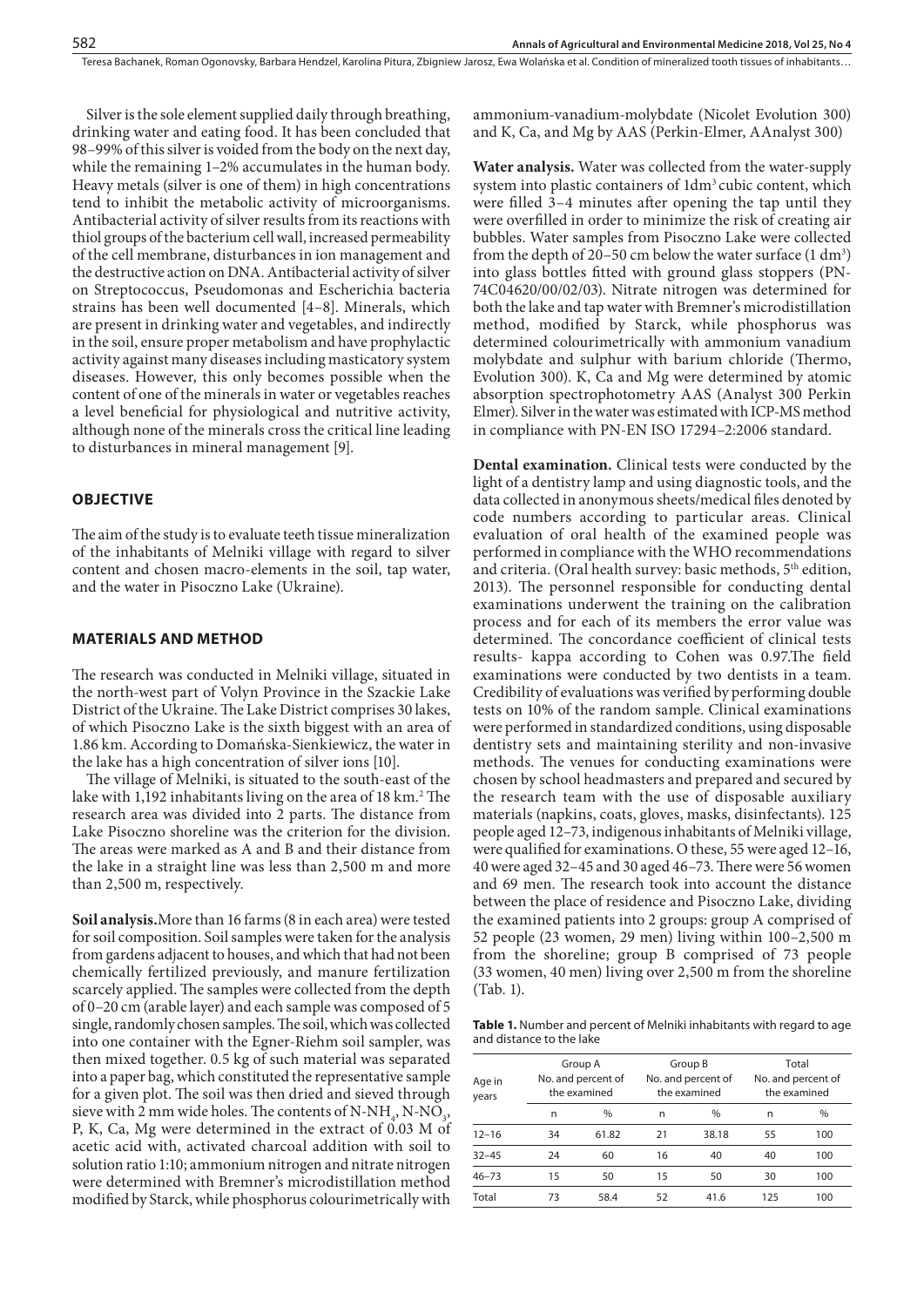## **RESULTS**

The conducted research indicates a considerable differentiation between the chemical composition of the soil of the collected samples dependent on the distance from the determining plant nutrition. In both excessive and deficient amounts it not only decreases yield, but also leads to disturbances in chemical balance and lowers the quality of food plants [11]. In the tested samples, more  $N-NH_4$  was found in the soil of area A than B. However, the opposite dependence was noted for N-NO<sub>3</sub>. Trace amounts of ammonia ions were determined in the Pisoczno Lake water and tap water, whereas there were more nitrate ions in the samples collected from area A (differences not statistically significant). The content of mineral nitrogen in the soil below 70 mg·dm<sup>-3</sup> is insufficient for most plants, while over 200  $mg \cdot dm^{-3}$  is excessive [12]. The quality of plant yield is influenced not only by soil and water nitrogen, but also by the content of other macroelements. Depending on the cultivated species, the optimal phosphorus content in the soil should range from 40–80 mg P·dm-3 and 125–250 mg K·dm-3 for potassium [12]. In area A, significantly higher contents of phosphorus and potassium were detected, while in the soil of area B there was more Ca and Mg with a 3 times higher number of Mg ions. The

content of potassium and phosphorus ions in both the lake and tap water was vestigial, although the contents of calcium and magnesium were twice as high in the tap water than in the lake water. Interestingly enough, a high concentration of Ag ions was observed in both Pisoczno Lake and tap water. The concentration of silver ions in the lake water was 2.19 mg Ag·dm-3, whereas in the tap water it was 1.92 mg Ag·dm-3 in the areas situated closer to the lake, and 1.93 mg Ag· dm<sup>-3</sup> in the areas situated farther from the lake. For areas both A and B, the differences in contents of silver ions and macro-elements in tap water were not statistically significant  $(p \ge 0.05)$  (Tab. 2, Tab. 3).

The prevalence of caries among the examined inhabitants of Melniki village in the group of 12–16-year-olds was 85.45% lower among children living in area A (82.35%), and higher among children living in area B (90.47%). In other age groups, a 100% frequency of caries was noted, regardless the place of residence. The severity of caries expressed by D3MFT number was 4.18 in the group aged 12–16 living in area A, and 4.24 for the inhabitants of area B. In the examined group, the dwellers of area A had a lower mean value of component D3T (1.94) and a higher mean value of component FT (2.21), in comparison to the dwellers of area B where the values were D3T=2.71, FT=1.52. The differences were not statistically

| <b>Table 2.</b> Contents of N-min, phosphorus, potassium, calcium and magnesium (mg·dm <sup>-3</sup> ) in the soil in Melniki |  |  |  |  |  |  |  |
|-------------------------------------------------------------------------------------------------------------------------------|--|--|--|--|--|--|--|
|-------------------------------------------------------------------------------------------------------------------------------|--|--|--|--|--|--|--|

| Analysed variable | Area           | N | M      | Me     | Min    | Max    | Q1     | Q <sub>3</sub> | SD     | U    | р     |
|-------------------|----------------|---|--------|--------|--------|--------|--------|----------------|--------|------|-------|
| $N-NH_a$          | $\overline{A}$ | 8 | 39.55  | 33.40  | 22.80  | 71.40  | 26.95  | 50.75          | 16.95  |      | 0.328 |
|                   | B              | 8 | 29.94  | 26.60  | 17.50  | 51.10  | 21.75  | 37.10          | 11.28  | 22.0 |       |
| $N-NO2$           | Α              | 8 | 34.30  | 34.30  | 23.10  | 44.10  | 28.00  | 41.30          | 7.74   |      |       |
|                   | B              | 8 | 41.56  | 40.25  | 17.50  | 64.40  | 26.95  | 58.10          | 18.01  | 23.0 | 0.382 |
| P                 | Α              | 8 | 77.25  | 78.50  | 30.00  | 121.00 | 35.00  | 120.00         | 46.01  | 27.0 | 0.645 |
|                   | B              | 8 | 75.63  | 76.00  | 30.00  | 121.00 | 31.00  | 120.00         | 47.71  |      |       |
|                   | A              | 8 | 152.39 | 130.10 | 8.90   | 331.40 | 68.95  | 240.35         | 120.98 |      |       |
| Κ                 | B              | 8 | 151.89 | 181.50 | 28.20  | 237.00 | 95.45  | 198.00         | 78.80  | 24.0 | 0.442 |
|                   | A              | 8 | 304.29 | 365.95 | 39.20  | 462.00 | 202.05 | 398.55         | 163.21 |      |       |
| Ca                | B              | 8 | 404.86 | 457.50 | 143.70 | 573.30 | 279.20 | 524.25         | 168.63 | 14.0 | 0.065 |
| Mg                | Α              | 8 | 52.15  | 48.85  | 3.00   | 103.50 | 6.05   | 100.45         | 49.74  | 10.0 |       |
|                   | B              | 8 | 151.41 | 150.15 | 73.84  | 228.90 | 89.46  | 214.65         | 66.31  |      | 0.021 |

N – number of cases; M – mean; Me – median; Min – minimum value; Max – maximum value; SD – standard deviation; U – U Mann Whitney test result; p – statistical significance; A,B – examined areas.

**Table 3.** Contents of N-min, calcium, magnesium (mg·dm<sup>-3</sup>) and silver (µg·kg) in Pisoczno Lake and drinking water

| Analysed variable | area | N | M     | Me    | Min   | Max   | Q1    | Q <sub>3</sub> | SD   | F      | p                                   |
|-------------------|------|---|-------|-------|-------|-------|-------|----------------|------|--------|-------------------------------------|
|                   | lake | 4 | 20.87 | 20.93 | 19.89 | 21.73 | 20.30 | 21.44          | 0.78 |        | < 0.001                             |
| $N-NO2$           | Α    | 4 | 30.83 | 30.83 | 30.81 | 30.86 | 30.82 | 30.85          | 0.02 | 256.37 | $(L-A, L-B)$<br>$p \ge 0.05$        |
|                   | B    | 4 | 30.56 | 30.38 | 29.67 | 31.80 | 29.83 | 31.29          | 0.95 |        | $(A-B)$                             |
| Ca                | lake | 4 | 10.51 | 10.52 | 10.50 | 10.52 | 10.51 | 10.52          | 0.01 |        | < 0.001                             |
|                   | A    | 4 | 24.13 | 24.39 | 23.09 | 24.64 | 23.62 | 24.64          | 0.73 | 709.98 | $(L-A, L-B)$<br>p > 0.05<br>$(A-B)$ |
|                   | B    | 4 | 24.80 | 24.72 | 24.15 | 25.60 | 24.16 | 25.44          | 0.75 |        |                                     |
|                   | lake | 4 | 0.38  | 0.38  | 0.38  | 0.39  | 0.38  | 0.39           | 0.01 |        | < 0.001                             |
| Mg                | A    | 4 | 0.75  | 0.75  | 0.73  | 0.76  | 0.74  | 0.76           | 0.01 | 44.79  | $(L-A, L-B)$<br>$p \ge 0.05$        |
|                   | B    | 4 | 0.70  | 0.72  | 0.57  | 0.79  | 0.62  | 0.78           | 0.10 |        | $(A-B)$                             |
|                   | lake | 4 | 2.19  | 2.19  | 2.18  | 2.20  | 2.19  | 2.20           | 0.01 |        | < 0.001                             |
| Ag                | A    | 4 | 1.92  | 1.92  | 1.90  | 1.93  | 1.91  | 1.93           | 0.01 | 399.14 | $(L-A, L-B)$<br>$p \ge 0.05$        |
|                   | B    | 4 | 1.93  | 1.93  | 1.90  | 1.95  | 1.91  | 1.95           | 0.02 |        | $(A-B)$                             |
|                   |      |   |       |       |       |       |       |                |      |        |                                     |

N – number of cases; M – mean; Me – median; Min – minimum value; Max – maximum value; Q1 – bottom quartile; Q3 – upper quartile; SD – standard deviation; F – variance analysis ANOVA (with test NIR); p – statistical significance; L – lake; A,B – examined areas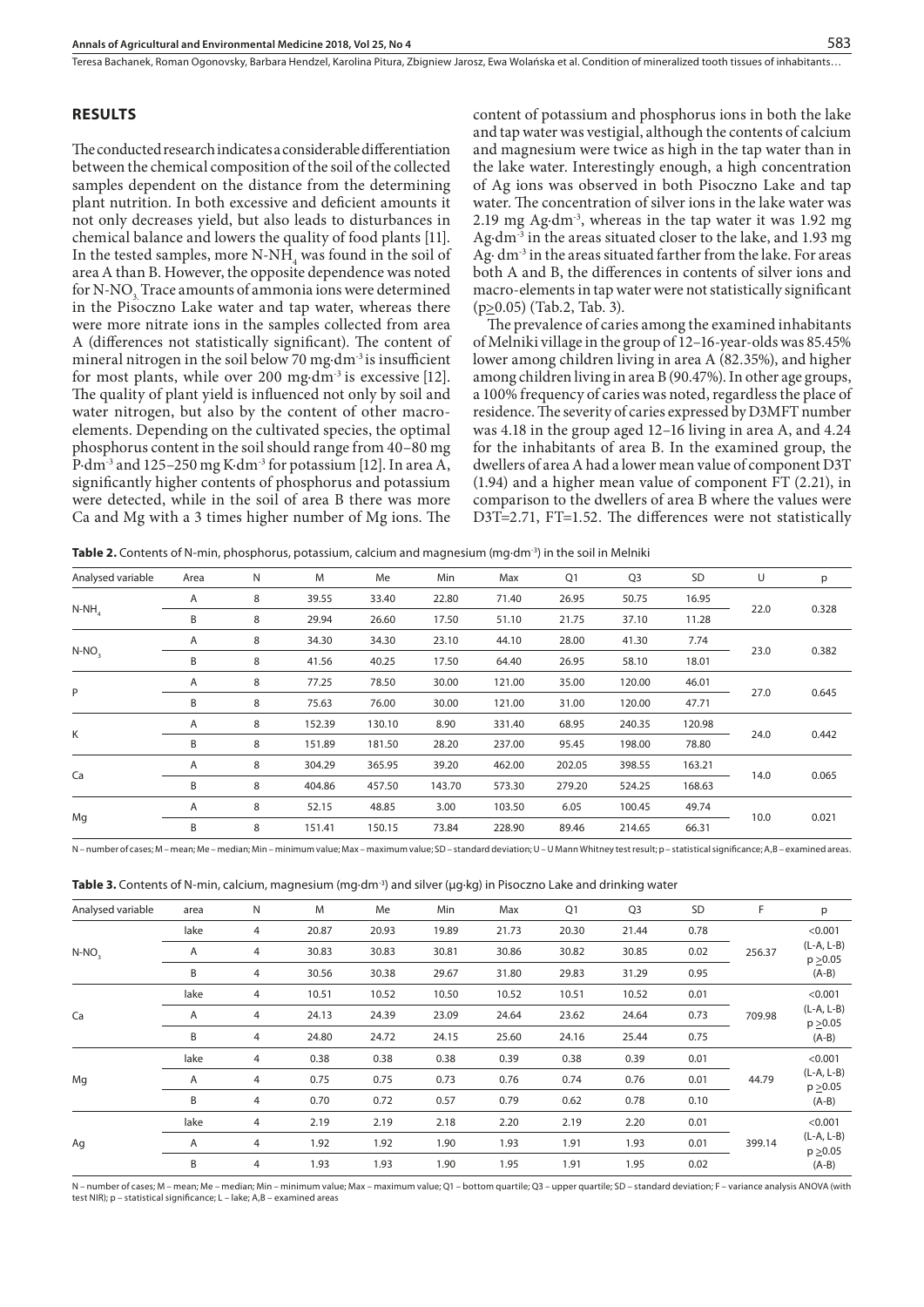significant. Mean values of D3MFT and its components D3T, MT, FT for the group aged 12–16 are presented in Table 4.

The mean value of D3MFT for the group aged 32- 45 living in area A equalled 21.58 while for area B it was 21.19. Differences in the mean FT value between the dwellers of area A (10.04) and B area (9.13) were not statistically significant, and similar to the differences between the mean number of teeth with caries (D3T) and extracted teeth (MT). The data concerning the mean value D3MFT and its components D3T, MT, FT for the examined group aged 32–45, with regard to the distance between the place of residence and the shoreline, are presented in Table 5.

The severity of caries expressed by the mean D3MT value in the examined group of the 46–73-year-olds was 24.60 for area A and 23.80 for area B. Of note is the high value of the mean MT for the inhabitants of both area A – 15.60 and B -15.47 (difference not statistically significant). The difference between mean values of D3T (area  $A - 0.80$ , area  $B - 4.47$ ) was close to statistical significance. More fillings were observed in people living closer to the lake  $(FT = 8.20)$ , when compared to the average number of fillings in people living farther to the lake (FT = 4.00). The differences were close to significance ( $p$ ) = 0.056). Mean values of D3MFT and its components D3T, MT, FT in the group aged 46–73 are presented in Table 6.

### **DISCUSSION**

Soil analysis for macro-element contents in Melnik in the presented study recorded levels of potassium, phosphorus,

**Table 4.** Mean values of D3MFT and its components D3T, MT, FT for the examined group aged 12–16 regarding distance between place of residence and shoreline

| Analysed variable | Area | N  | M    | Me             | Min      | Max         | Q1            | Q <sub>3</sub> | <b>SD</b> |          | p     |
|-------------------|------|----|------|----------------|----------|-------------|---------------|----------------|-----------|----------|-------|
|                   | A    | 34 | 1.94 |                | $\Omega$ | 14          | $\mathbf 0$   | 3              | 2.78      |          |       |
| D <sub>3</sub> T  | B    | 21 | 2.71 |                | $\Omega$ | 9           |               |                | 2.31      | $-1.751$ | 0.080 |
| MT                | A    | 34 | 0.03 | $\Omega$       | $\Omega$ |             | 0             | 0              | 0.17      | 0.748    |       |
|                   | B    | 21 | 0.00 | $\Omega$       | $\Omega$ | $\mathbf 0$ | $\mathbf 0$   | 0              | 0.00      |          | 0.454 |
|                   | A    | 34 | 2.21 | 1.5            | 0        | 8           | $\mathbf 0$   | 4              | 2.42      | 0.598    |       |
| <b>FT</b>         | B    | 21 | 1.52 |                | $\Omega$ | 4           | $\mathbf 0$   | 3              | 1.47      |          | 0.550 |
| D3MFT             | A    | 34 | 4.18 | $\overline{4}$ | $\Omega$ | 17          |               |                | 3.65      | $-0.471$ |       |
|                   | B    | 21 | 4.24 | $\overline{4}$ | $\Omega$ | 10          | $\mathcal{P}$ | 6              | 2.68      |          | 0.638 |

- number of cases; M - mean; Me - median; Min - minimum value; Max - maximum value;

Q1 – bottom quartile; Q3 – upper quartile; SD – standard deviation; Z – U Mann Whitney test result; p – statistical significance.

**Table 5.** Mean value of D3MFT and its components D3T, MT, FT for the examined group aged 32–45 regarding distance between place of residence and shoreline

| Analysed variable | Area | N  | M     | Me  | Min         | Max | Q1   | Q <sub>3</sub> | <b>SD</b> | U     | p     |
|-------------------|------|----|-------|-----|-------------|-----|------|----------------|-----------|-------|-------|
|                   | A    | 24 | 5.50  | 3.5 | $\mathbf 0$ | 16  | 0.5  | 11             | 5.52      |       |       |
| D3T               | B    | 16 | 5.25  | 3   |             | 18  | 2.5  | 7.5            | 4.60      | 182.0 | 0.795 |
| <b>MT</b>         | A    | 24 | 6.04  | 5.5 | $\mathbf 0$ | 26  | 2.5  |                | 5.62      | 180.5 |       |
|                   | B    | 16 | 6.81  | 5.5 |             | 23  | 2.5  | 9.5            | 6.06      |       | 0.754 |
| FT.               | A    | 24 | 10.04 | 8.5 |             | 23  | 3.5  | 17             | 7.80      | 186.5 |       |
|                   | B    | 16 | 9.13  | 10  | $\Omega$    | 18  | 6    | 13             | 5.20      |       | 0.881 |
| D3MFT             | A    | 24 | 21.58 | 20  | 12          | 32  | 17   | 27             | 6.13      | 187.5 |       |
|                   | B    | 16 | 21.19 | 21  | 10          | 29  | 18.5 | 24             | 4.59      |       | 0.902 |

N – number of cases; M – mean; Me – median; Min – minimum value; Max –maximum value; Q1 – bottom quartile; Q3 – upper quartile; SD – standard deviation; U – U Mann Whitney test result; p – statistical significance. 1 – bottom quartile; Q3 – upper quartile; SD – standard deviation; U -U Mann Whitney test results; p – statistical significance.

| Table 6. Mean values of D3MFT and its components D3T, MT, FT in the examined group of people aged 46–73 regarding distance between place |  |  |  |
|------------------------------------------------------------------------------------------------------------------------------------------|--|--|--|
| of residence and distance to shoreline                                                                                                   |  |  |  |

| Analysed variable | Area | N  | M     | Me             | Min         | Max | Q1          | Q <sub>3</sub> | SD   | U     | p     |
|-------------------|------|----|-------|----------------|-------------|-----|-------------|----------------|------|-------|-------|
|                   | A    | 15 | 0.80  | $\overline{0}$ | $\mathbf 0$ | 2   | 0           | 2              | 0.94 |       |       |
| D <sub>3</sub> T  | B    | 15 | 4.47  | 2              | $\mathbf 0$ | 15  | $\mathbf 0$ | 6              | 5.41 | 67.0  | 0.061 |
| MT                | A    | 15 | 15.60 | 11             | 9           | 30  | 10          | 29             | 8.72 | 97.0  |       |
|                   | B    | 15 | 15.47 | 14             | 6           | 30  | 11          | 18             | 7.72 |       | 0.539 |
| FT.               | A    | 15 | 8.20  | 11             | $\mathbf 0$ | 12  | $\mathbf 0$ | 12             | 5.17 |       |       |
|                   | B    | 15 | 4.00  | $\mathbf 0$    | $\Omega$    | 13  | $\mathbf 0$ | 11             | 5.28 | 66.5  | 0.056 |
| D3MFT             | A    | 15 | 24.60 | 23             | 20          | 32  | 20          | 29             | 4.34 |       |       |
|                   | B    | 15 | 23.80 | 23             | 19          | 32  | 21          | 26             | 3.53 | 107.5 | 0.838 |

N – number of cases; M – mean; Me – median; Min – minimum value; Max – maximum value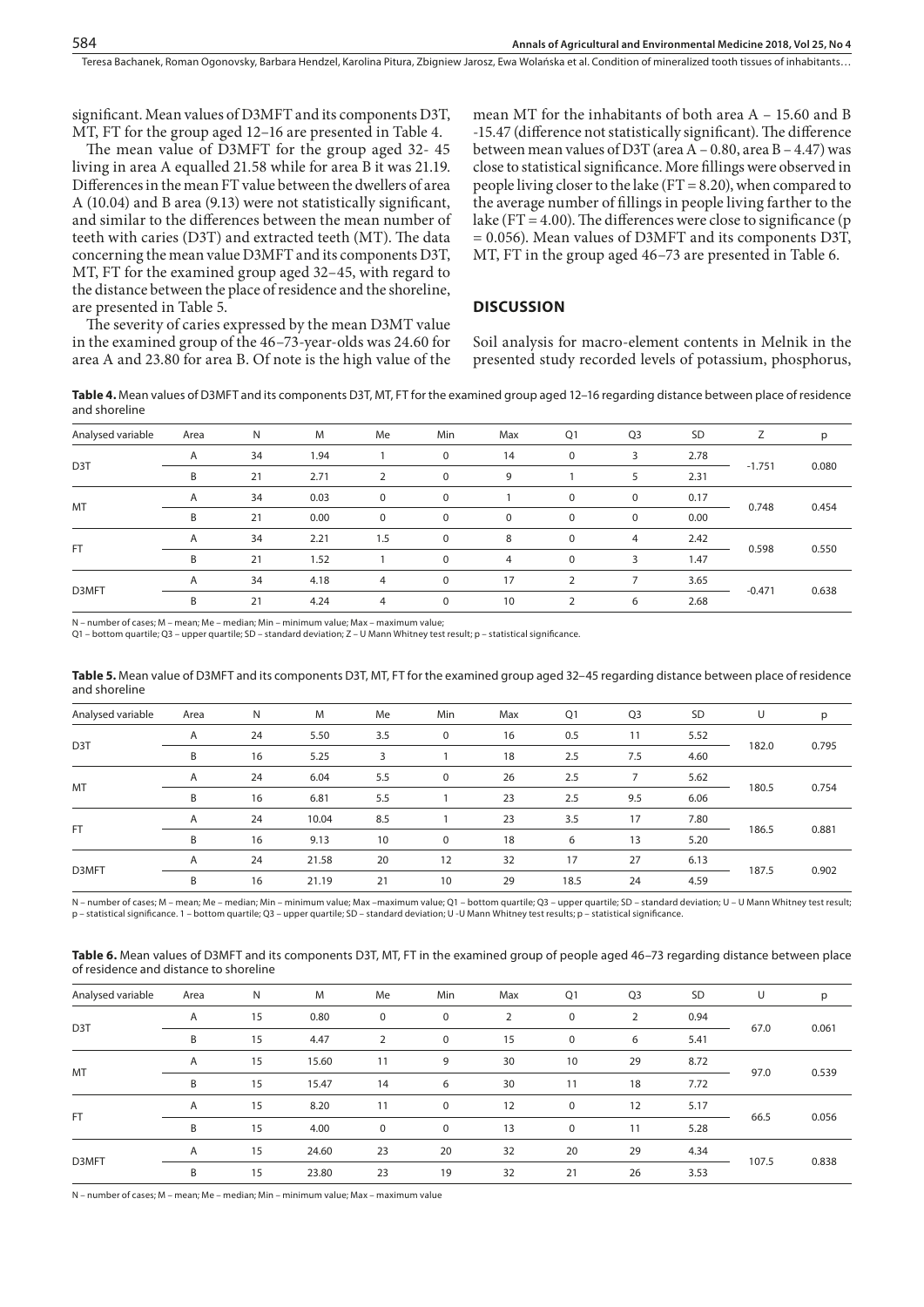calcium and magnesium comparable to data obtained by other authors [13, 14]. However, magnesium content was higher in the area over 2,500 m from the lake shoreline, and the difference was statistically significant. The content of nitrogen, calcium and magnesium ions in the Pisoczno Lake water varied. The number of nitrogen and calcium ions in drinking water increased along with the increasing distance between waterworks and the shoreline. Statistically significant differences were observed in the content of nitrogen, calcium and magnesium ions between drinking water and lake water, regardless the distance to the lake. The survey from 1992–2002 carried out by Sitnik and Osadcza revealed considerable fluctuations in the concentration of calcium and magnesium ions in the water of the lake. In 1992, the calcium ions content equalled 20.4 mg/l, in October 2001 – 8.00 mg/l and in April 2002 – 20.00 mg/l. For magnesium ions in the same years, the numbers were: 1.7 mg/l; 9.14 mg/l; 2.45 mg/l, respectively [15, 16]. The study by Gogacz [17] in 2010 in the Łęczyńsko-Włodawskie Lake District of eastern Poland showed differentiated content of calcium ions, ranging from  $25 \text{ mg/l} - 95 \text{ mg/l}$ ; magnesium ions:  $4.5 \text{ mg/l} - 12 \text{ mg/l}$  and potassium ions:  $8.0 \text{ mg/l}$  – 25 mg/l in the water of the lakes. Concentrations of these elements in tap water were as following: Mg – 9.02 mg/l; Ca – 60.33 mg/l; K -13.58 mg/l. The obtained results revealed a 100 times higher level of silver ions in comparison to other authors [18, 19].

Despite such a considerable content of silver ions in the water, high mean D3MFT values were observed. In the literature, there are no data concerning endogenous influence of silver on the masticatory system. Numerous publications prove a substantial impact of this element on both the tooth tissue mineralisation and marginal periodontium. However, the tests were performed *in vitro* or with the use of preparations containing nanoparticles of silver ions, which were applied exogenously as varnishes or gels. [19–23]. Moreover, the D3MFT value does not depend entirely on one sole factor – bacteria. To estimate properly the impact of various factors on the health of teeth it is vital to take into consideration all elements participating in the ethiopathogenesis of caries. The presented study reveals that the mean D3MFT value, together with its components, was high in the examined patients in all age groups. It equalled 4.18 for the 12–16-year-olds living in the area up to 2,500 m away from the Pisoczno shoreline, and 4.24 for those living farther than 2,500 m.

Based on the examinations of 12-year-old children conducted in Poland within the project 'Monitoring Oral Health', it was concluded that the percentage of children without caries (D3T=0) was 17.3% in 2010 for the whole country, and 12.2% for the young rural inhabitants. Monitoring research from 2014 proved that the percentage of 12-year-old children with D3T=0 increased to 24.09%, and for young rural inhabitants up to 26.92%. The mean value D3MFT equalled 3.53 in the year 2012 and 2.81 in 2014. In 2012, the numbers were higher for rural children, and in 2014, they decreased and equalled 3.84 and 2.52, respectively [24, 25]. According to the December 2014 WHO report, the lowest percentage of caries in 12-year-old children was reported in Germany, Sweden and Spain – D3MFT< 1.2, which was recognized as very low. In France and Hungary, it was low with D3MFT between 1.3–3.6. Poland and Ukraine are rated next to Lithuania and Slovakia as so- called 'medium-level'

countries, with D3MFT value fluctuating between 3.7–4.4. The highest incidence of caries was observed in Croatia, Serbia and Montenegro- D3MFT > 4.4 [26,27]. A low value of mean D3MFT was also reported among indigenous inhabitants of Australia where for 12-year-old children from rural areas it was 1 [28]. For a group of Polish 15-year-old youths, mean D3MFT was 6.12 in 2011 and 5.75 in 2015. Higher values were observed for rural adolescents, constituting 6.74 and 6.15, respectively [29, 30]. The 2014 research conducted by Hilt et al. [31] showed that the incidence of caries among 15-yearold school-goers from Łódź was 93.8% and even higher – 97.8% – in rural areas, compared to urban areas (89.7%). Only 6.2% of the 15-year-old school-goers in Łódź Province were free from caries, while the mean values for severe caries were significantly higher for the rural adolescents. In the presented study, in analysing the severity of caries and its components, it was concluded that in the examined group the component D3T of active caries walower than component FT of filled teeth, with differences more clearly marked for rural areas.

For the group of patients aged 32–45, living in the area 2,500 m away from the Pisoczno Lake shoreline D3MFT value was 21.58, while for those living at the distance of over 2,500 m it was 21.19. Slightly lower D3MFT values were noted by the authors of 'A report on the condition of oral health in Poland in 2010'in which the mean D3MFTvalue for the whole examined group of patients aged 35–44 was 16.91, and for the rural population – 17.19. According to the 'International Dental Conference on Caries Control Throughout Life in Asia – 2013', the highest D3MFT values in the WHO – EURO region were observed for the inhabitants of Denmark, and the lowest for Hungarians, ranging from 15.5–16.7 [27]. Spanish authors reported that the mean D3MFTvalue in an examined group aged 35–44 equalled 7.64 [32]. Urzua et al. [33] conducting research in Chile among 35–44year-old inhabitants obtained D3MFT = 15.06. Lower values of the mean D3MFT were also obtained in Uruguay (15.20) [34].

For the examined group aged 46- 73 living in the area up to 2,500 m from the Pisoczno Lake shoreline, D3MFT value was 24.60, while for those living farther – 23.80. Lower values were reported by Eustaquio et al. [32] (16.38) in a group of people aged 65–74. For the examined group of patients aged 65–74 living in Chile, the mean D3MFT value equalled 21.57 [33]. According to Brazilian authors, for an examined group of 75-year-old patients, the severity of caries expressed by the mean value D3MFT was 30.8. The highest value was represented by the MT component which revealed 96.3% of lost teeth [35]. Alvarez et al. conducted research among 65–74-year-old citizens of Uruguay and obtained a mean value of D3MFT = 24.12 [34]. The presented study concludes that the mean values of D3MFT and its components were approximate for all the examined patients, and in all age groups, regardless the distance between households and Pisoczno Lake shoreline.

Based only on the current study, it is impossible to evaluate univocally the impact of silver and macro-elements present in the drinking water and soil on the condition of mineralized tooth tissues. The obtained results suggest that the research spectrum should be broadened to include laboratory tests to determine the content of each element in tooth tissues.